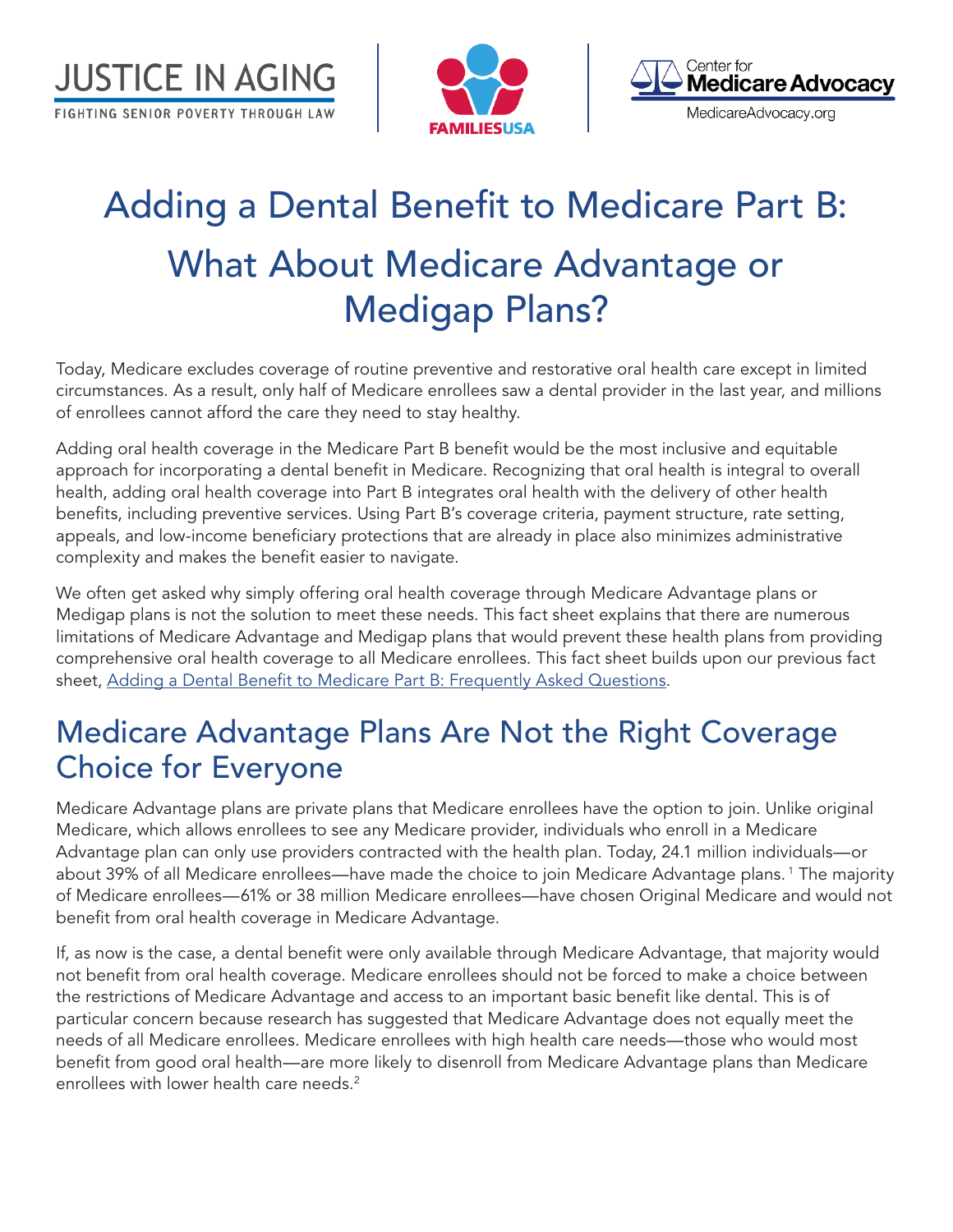#### Not All Medicare Advantage Plans Offer Oral Health Coverage

Currently, Medicare Advantage plans provide oral health coverage only as a supplemental beneft to fewer than one in fve Medicare enrollees (approximately 18%). This is because 40% of individuals enrolled in Medicare Advantage plans are in plans that offer no oral health coverage at all.  $^3$  Accordingly, of the approximately 60 million people enrolled in Medicare today, only 10.2 million have any level of oral health coverage through Medicare Advantage plans. 4

If oral health is added to Medicare Part B, all Medicare enrollees would have oral health coverage, including those who rely on Medicare Advantage plans and the 61% of Medicare enrollees in Original Medicare.

#### Medicare Advantage Coverage is Not Free or Comprehensive

The oral health coverage currently available through some Medicare Advantage plans is often limited. About 19% of Medicare Advantage plan enrollees have preventive-only oral health coverage, and only 42% have access to more extensive coverage such as root canals, crowns, dentures, and periodontal treatment.<sup>5</sup> Nearly half (43%) of Medicare Advantage plans, like many private dental plans, place an annual cap on the amount the plan will pay for services. These annual caps typically are in the range of \$1,000 to \$1,500. Also similar to private plans, many Medicare Advantage plans limit the frequency with which the plan will pay for a service. For example, it is common for plans to only cover one cleaning per year and limit periodontal treatment to once every three years.<sup>6</sup>

In addition to annual caps, Medicare Advantage plans also charge out-of-pocket costs for oral health coverage in the form of premiums, co-pays, and co-insurance. There is enormous variation in cost-sharing across plans. Premiums, co-pays, and co-insurance are typically low in plans that offer preventive and much higher in plans that offer more extensive coverage. For example, it is common for a Medicare Advantage plan that offers more extensive dental coverage and free preventive services to charge members an additional monthly premium for oral health care and 60% to 80% co-insurance for costly services like root canals.

If oral health were added to Medicare Part B, the current patchwork of Medicare Advantage coverage would be replaced by a requirement that all Medicare Advantage plans offer comprehensive oral health benefts to their members, and cost sharing requirements would become more standardized and more affordable. Further, all Medicare enrollees in Original Medicare would also get the same beneft.

#### Oral Health Coverage in Medicare Advantage Increases Complexity

Medicare enrollees currently face a complex set of choices. They are required to choose a prescription drug plan that ensures retaining access to their drugs. If they decide to enroll in a Medicare Advantage plan, they have to choose a plan that ensures access to their health care providers and their prescription drugs while also comparing costs and coverage limitations. The average Medicare enrollee has access to 33 Medicare Advantage plans, each with unique benefit packages.  $^7$  Enrollee decisions about what plan to choose are  $\,$ even further complicated by plans' ability to advertise and market their offerings. In fact, intense marketing has been shown to undermine rational decision-making about benefit offerings.<sup>8</sup> Oral health coverage in Medicare Advantage presents another layer of complexity to consider in making these already difficult decisions. Adding an oral health beneft to Part B is the only way to ensure that enrollees know that there is a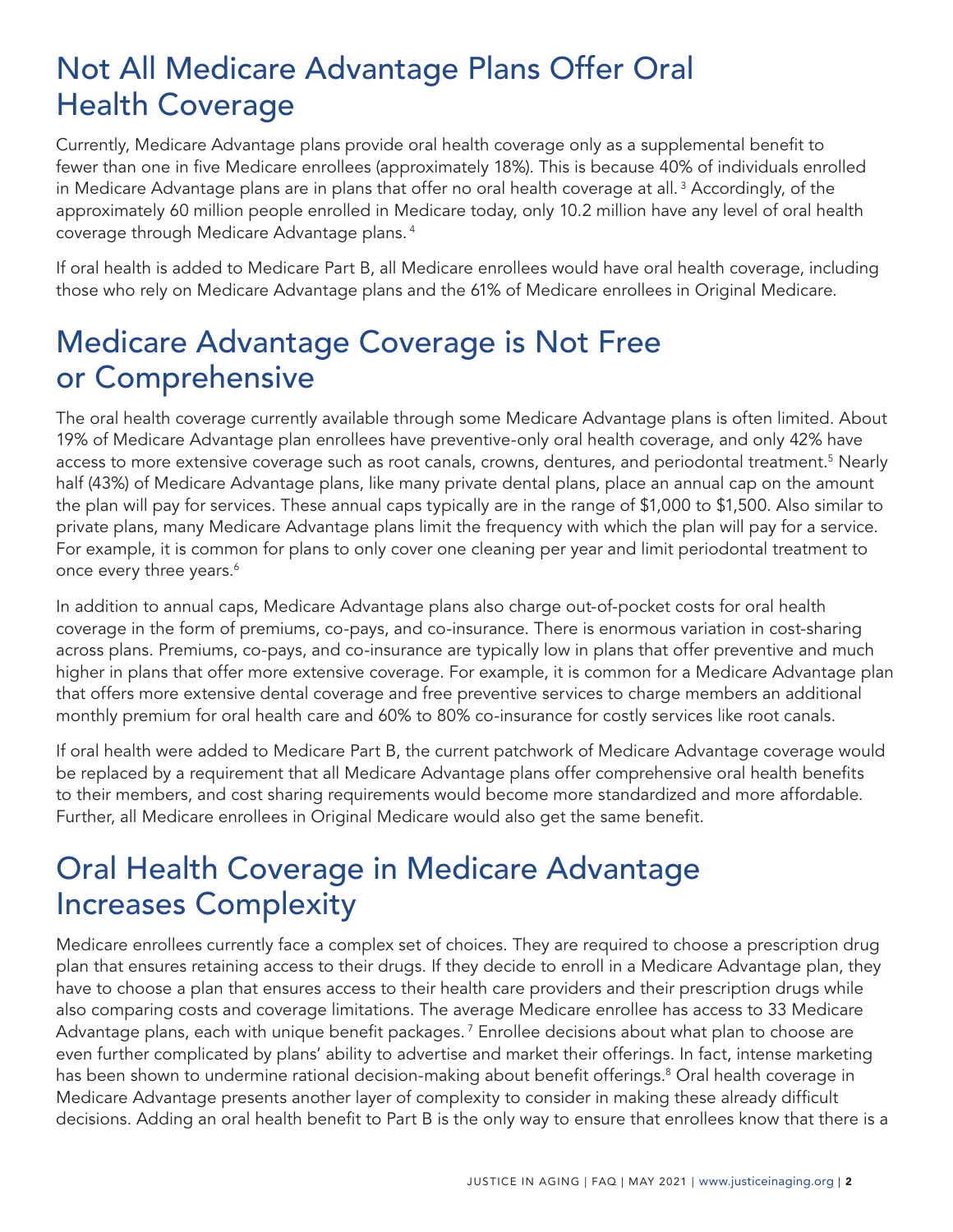basic set of oral health benefits that they can access regardless of whether they choose Medicare Advantage and regardless of the particular Medicare Advantage plan they might decide to join.

# What About Medigap Plans

Medigap plans are private supplemental plans that help cover Medicare out-of-pocket expenses such as deductibles, co-insurance, and copays for services available under Medicare Part A and Medicare Part B. Medigap plans do not include oral health coverage. Accordingly, Medigap plans only help to cover out-ofpocket costs for the limited emergency dental services that Medicare Part A covers during a hospitalization. Approximately 28% of Medicare enrollees have purchased commercially available Medigap plans.<sup>9</sup>

Some Medigap plan sponsors offer dental coverage through separate plans that are not part of Medigap. They are limited in scope of services covered and have deductibles and benefit caps. CMS does not regulate these plans and enrollees do not have access to the Medicare appeals process if denied services.

Shoehorning a dental benefit into Medigap coverage would be inconsistent with Medigap's role as a secondary insurer serving a limited market. It would further confuse and complicate the already complicated Medicare landscape. Further, Medigap premiums are often unaffordable for Medicare enrollees of modest means. Medigap plan enrollment is also significantly less among Black and Hispanic Medicare enrollees. Just 3-4% of Black and Hispanic Medicare enrollees are enrolled in a Medigap plan compared to 17% of white Medicare enrollees.<sup>10</sup> And in many states, Medigap plans are not required to sell policies to individuals who qualify for Medicare on the basis of disability.<sup>11</sup> Using Medigap as a vehicle for dental coverage would therefore exclude many of those who most need oral health coverage.

## Additional Resources

- Adding a Dental Benefit to Medicare Part B: Frequently Asked Questions
- Justice in Aging, Oral Health Advocacy
- Center for Medicare Advocacy, Dental/Oral Health Resources
- Families USA, Oral Health For All